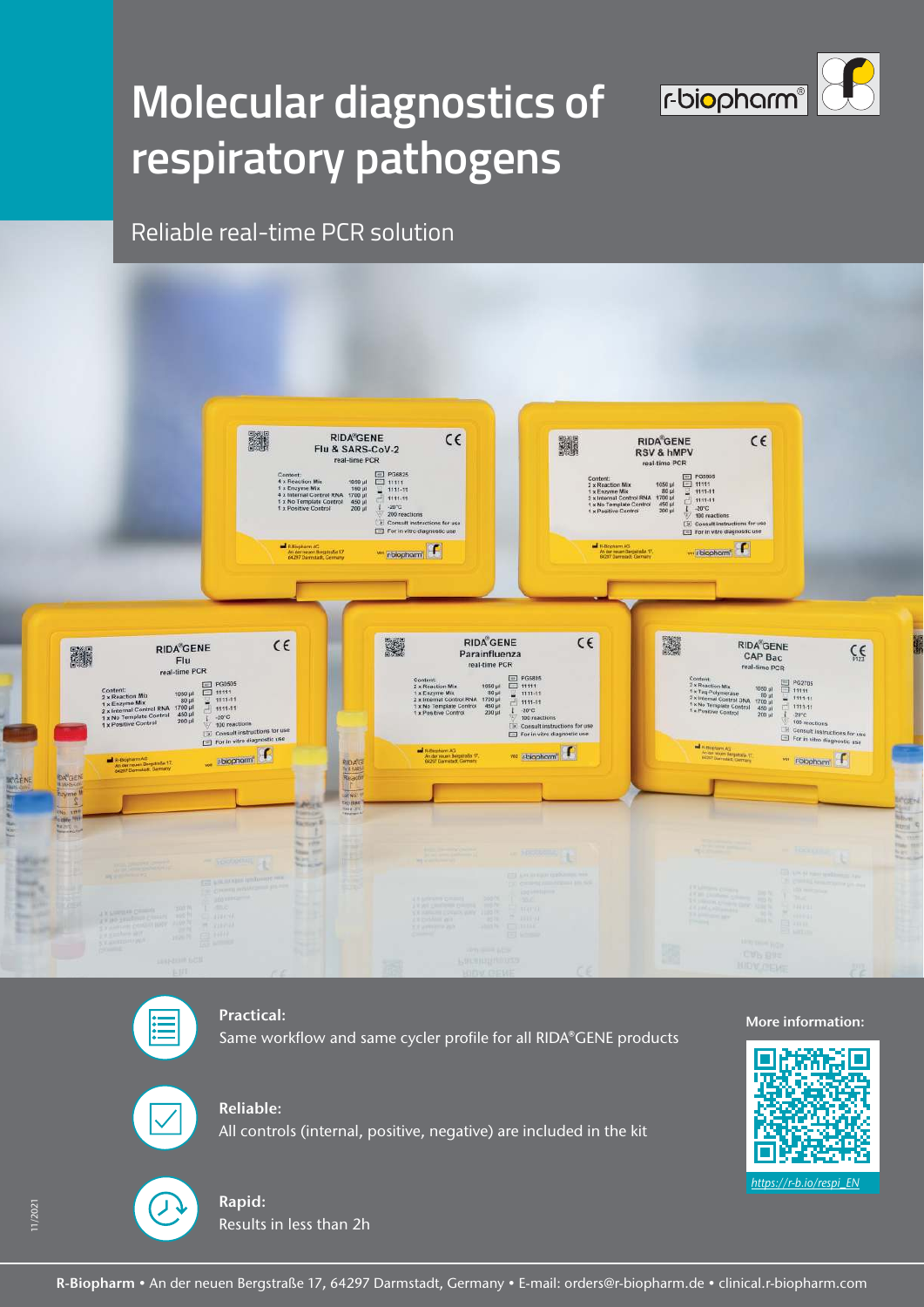## **Information on our product portfolio**  Detection of respiratory pathogens

## **Benefits**



## **High analytical sensitivity**

- Device detection limit
- RNA assay > 50 copies/reaction
- DNA assay > 10 copies/reaction \*



#### **High analytical specificityt**

- Verification of potentially interfering substances
- Verification of cross-reactivity



#### **Quality**

Development and manufacturing in Germany under ISO 13485

\* Exception: CAP Bac > 50 copies/reaction

## **Parameters**



### **Viruses**

- SARS-CoV-2
- Influenza (A/B)
- $\bullet$  H1N1 $\vee$
- RSV
- Adenovirus
- Parainfluenza (1/2/3/4)
- hMPV



#### **Bacteria**

- *Bordetella pertussis*
- *Bordetella holmesii*
- *Bordetella parapertussis*
- *Chlamydophila pneumoniae*
- *Mycoplasma pneumoniae*
- *Legionella pneumophila*



### **Fungi**

• *Pneumocystis jirovecii*

## **Diagnostics of respiratory pathogens**

Respiratory infections are widespread and are caused by a broad spectrum of pathogens. To control the spread of these mostly highly infectious pathogens, rapid diagnosis is essential. The RIDA®GENE tests offer a reliable and efficient way to detect a broad spectrum of respiratory pathogens, such as viruses, bacteria and fungi, in less than 2 hours.



Reliable and rapid identification of the pathogen using the RIDA®GENE tests is essential for both appropriate patient treatment and prevention of further pathogen transmission.

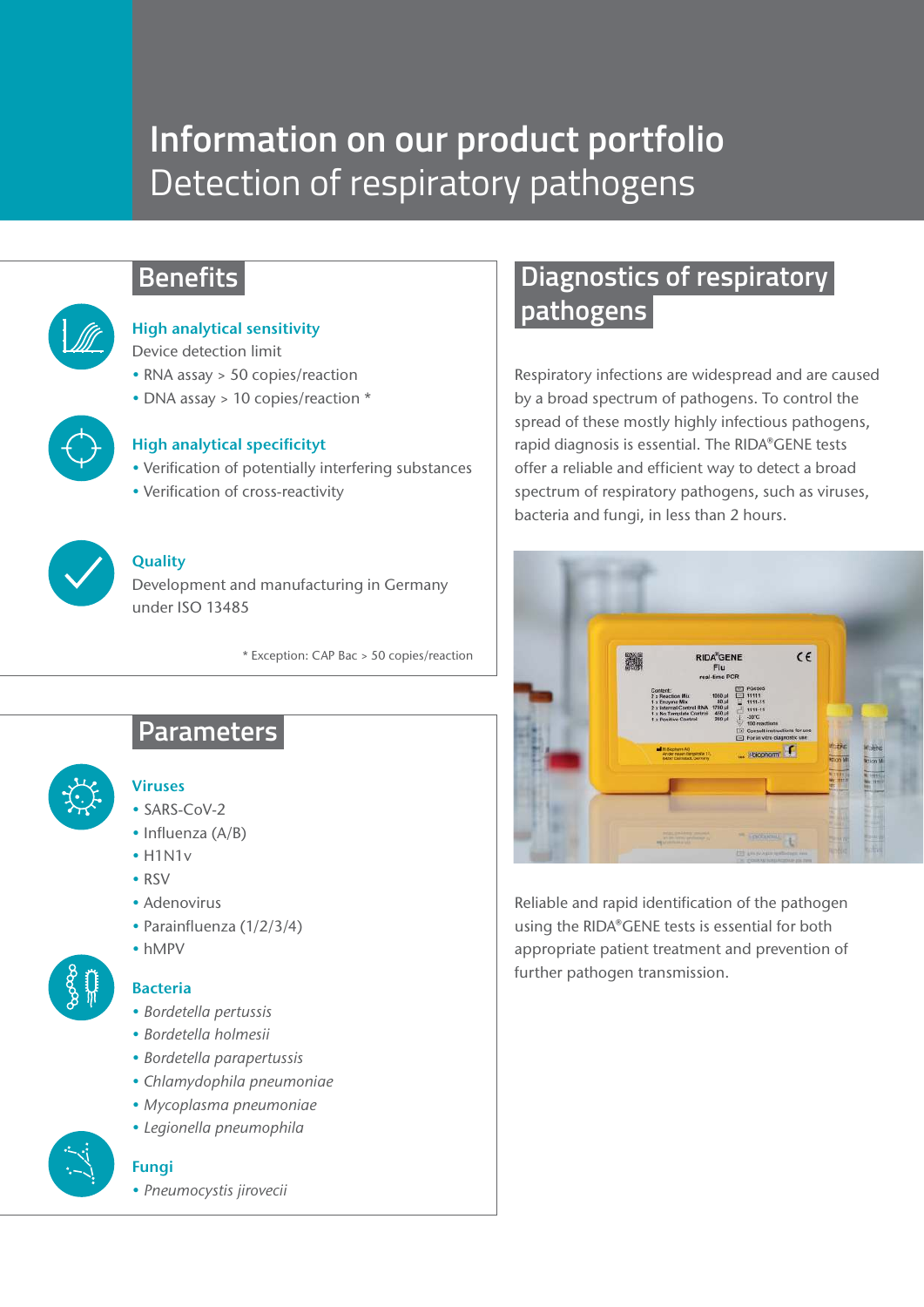

## **Respiratory infections**

**Influenza**, is a contagious respiratory infectious disease caused in humans by influenza A and influenza B viruses<sup>(1)</sup>. The disease symptoms of **SARS-CoV-2 & Influenza** virus infections are quite similar, including fever, cough & cold. SARS-Co-2 infections can vary widely in symptomatology and serverity (asymptomatic to severe pneumonia with respiratory failure and death) $(2, 3)$ .

**RSV, hMPV** and **Influenza** are the most predominant viral pathogens during the winter season, according to studies $(4)$ .

**RSV** is associated with significant morbidity and mortality not only in children but also in elderly people, patients with preexisting conditions, and immunocompromised adults (5,6,7).

**hMPV** infections can occur all year, but peaks of infection at the end of the winter season are common. Coinfections with other respiratory pathogens, e.g. RSV, have already been described several times**(5,6,7)** .

**Parainfluenza viruses (HPIV)** can also cause a variety of respiratory diseases. The clinical picture differs among types: HPIV-1 and -2 commonly cause croup and cold-like symptoms, while HPIV-3 is often associated with pneumonia and bronchiolitis. HPIV-4 is less well characterized to date, but is assumed to have a similar clinical picture to HPIV-3<sup>(8)</sup>.

*Pneumocystis jirovecii* is an opportunistic pathogen that occurs in the human lung and causes Pneumocystis jirovecii pneumonia (PJP)<sup>(9)</sup>.

Opportunistic infections are a major problem in immunocompromised patients (e.g. due to HIV/ AIDS, cancer, etc.) as their body cannot fight infections well. PJP causes symptoms including fever, cough, shortness of breath, chest pain, chills and exhaustion.

**Community-acquired pneumonia (CAP)** is the most frequently recorded infectious disease worldwide and leads to death in Western nations. Bacteria are the most common causative agents of CAP, and a distinction is drawn between typical and atypical pathogens<sup>(10)</sup>. Atypical CAP bacteria are difficult to detect. The most frequent atypical CAP bacteria include *Mycoplasma pneumoniae*, Legionella spp. and Chlamydophila pneumoniae<sup>(11)</sup>.

*Bordetella pertussis, Bordetella parapertussis* and *Bordetella holmesii* cause respiratory diseases. The clinical course of a *Bordetella* infection proceeds through three stages. Symptoms include cold, cough, and low-grade fever(12,13) . *B. pertussis* is the main causative agent of whooping cough $(13)$ . Less frequently, infections with *B. parapertussis* or *B. holmesii* can also lead to a clinical picture similar to whooping cough. However, the course of this disease is usually milder and shorter than in the case of disease caused by *B. pertussis*.